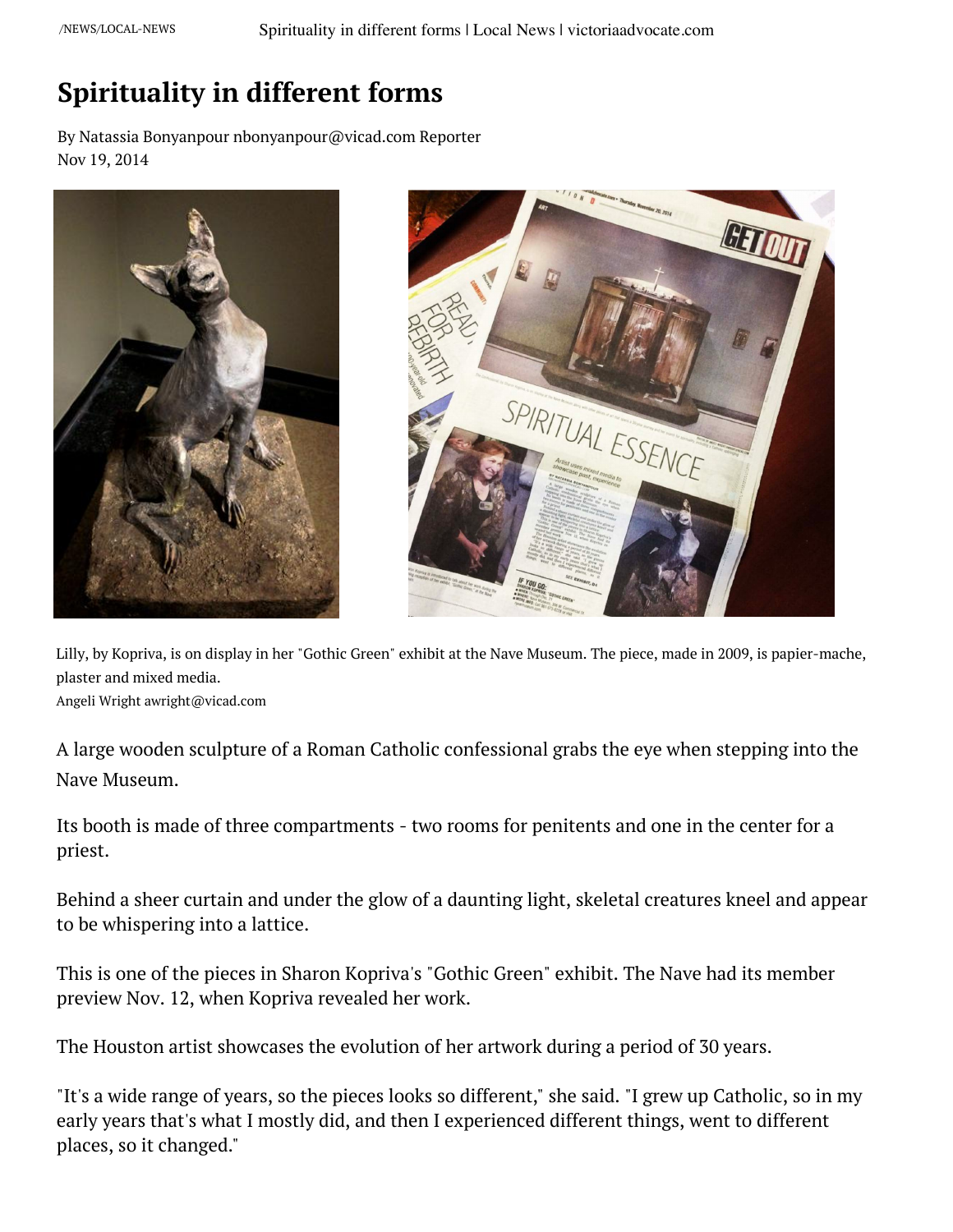Kopriva said her early work reflected her perception of the Catholic church as a small child.

She said she often felt an unsettling fear when walking into the chapel and confessional.

"I just remember a dark, but rich church," Kopriva said. "It's not a negative thing; it's just a memory. That's why I have those creatures: they aren't supposed to be scary, but old relics of the church."

Many religious-inspired pieces fill the space surrounding the confessional, including a paper mache life-sized cardinal dressed in a traditional red choir dress.

Across the room from the Catholic motif is an entirely different subject matter, including mixedmedia works of luscious, green forests hang on the walls.

Kopriva said she created the art only a few years ago, inspired by her daily walks in the woods of Idaho.

"I remember I would see these large magnificent trees bending into each other, shaping an arc," she said. "I want people to feel like they are being swallowed by real leaves and branches."

Many of her green art pieces [consist of real branches and leaves project](https://googleads.g.doubleclick.net/pcs/click?xai=AKAOjsu4dPstac1VHs617hjE3uXCvRZDQwCVmKk7pJUYF6ggeAGpasGpHWScYcLpY3Sc7v2rwWQASSIfc5zdnMrOJ1FWLKp9LuiqnurLEzp6yCJoMWPyvPk1MmlBaI1zoVObbXRYearhGcgwR5512J9l--wwcmVpG1ZeSiKwPEBIaiIsnFN4KpcAQdxna_WU3_5GkApYE7hGKscUjkIn0zYc2R5IG6cpswdyioCI9Znn0-ZvpHICPnPKz2MoUrxI3HFCjZ2SGNh0PDzUuHQCH2WHouhgLLKeM53lWTTGXFZReip7fnCJ114NWiUP_FIU9AxECD34JENc6LUCzYQ_LUdQ0pBk&sai=AMfl-YSf1jPqd533hTMZ92q5fVk_3MI061b4A7pYkMo7FeOBtCFSmxOm5ydC9hxQxFmydjo3QAE2ou2yXSNb3lP-j78ArevXngqtkuYLD8mqsMtaM3JGAu2GT7oV2WeLX__aJMb496R8&sig=Cg0ArKJSzLzX1oju6xMm&fbs_aeid=[gw_fbsaeid]&adurl=https://www.prosperitybankusa.com/Mortgages%3Futm_source%3DMRD%26utm_medium%3Dvicad-desktop%26utm_campaign%3Dhome-mortgage)ing from the canvas onto the museum's floor.

Victoria resident Al Ledesma attended the member preview and said the forestry section of the exhibit was his favorite.

"It reminds me of when I went to the jungles of Panama," he said. "I went over there for my work, and I remember the branches would curve like that. The only thing is they wouldn't let the sun in. It was pitch black."

In the back gallery of the Nave, yet another theme surfaces, the works captivate the artist's three Peruvian hairless dogs.

"These also deal with spirituality, and you can see the arc shapes here too," she said. "But each tells a different story."

One of the pieces, "Spirits of Sivriada," illustrates dogs hovering over a yard of bones.

"In 1910, Turkey decided they had too many stray dogs," she said. "They gathered them and took them to an island where they let them perish. That's what this represents."

John Moriada, who co-curated the exhibit with Sharon Steen, said bringing Kopriva to the Nave has been in the works for several years.

"This is really her journey through artwork," he said. "She doesn't do just one thing; she thinks outside of the box. As you can see, she's always coming up with new ideas."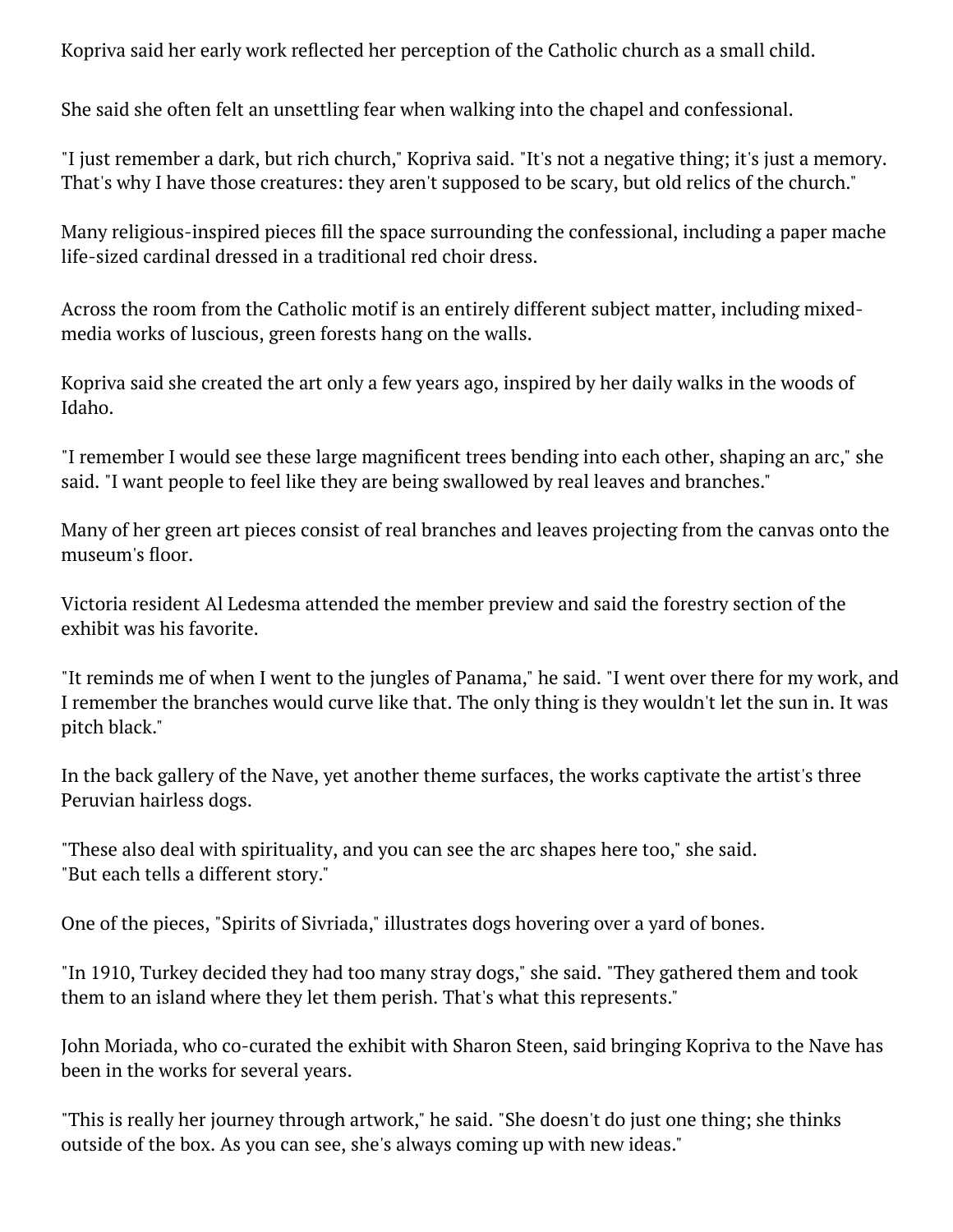Although Kopriva's pieces differ from wall to wall, Moriada said they share some of the same elements.

"I think if you really look at all her artwork it has kind of a similar feel," he said. "From the Catholic church to the dogs to even out of the woods, you look at all the work and you get a sense of spirituality."



Chris Davies, of Houston, looks over a collection of Sharon Kopriva's art exhibit, "Gothic Green," during the opening receptionNov. 13 at the Nave Museum. Among her pieces, one titled "Canis Major," is seen left. Angeli Wright awright@vicad.com



Sharon Kopriva stands to the applause of the crowd to talk about her artwork during the opening reception of her exhibit, "GothGreen," on Nov. 13 at the Nave Museum. The exhibit will be on display at the museum until Dec. 21. Angeli Wright awright@vicad.com